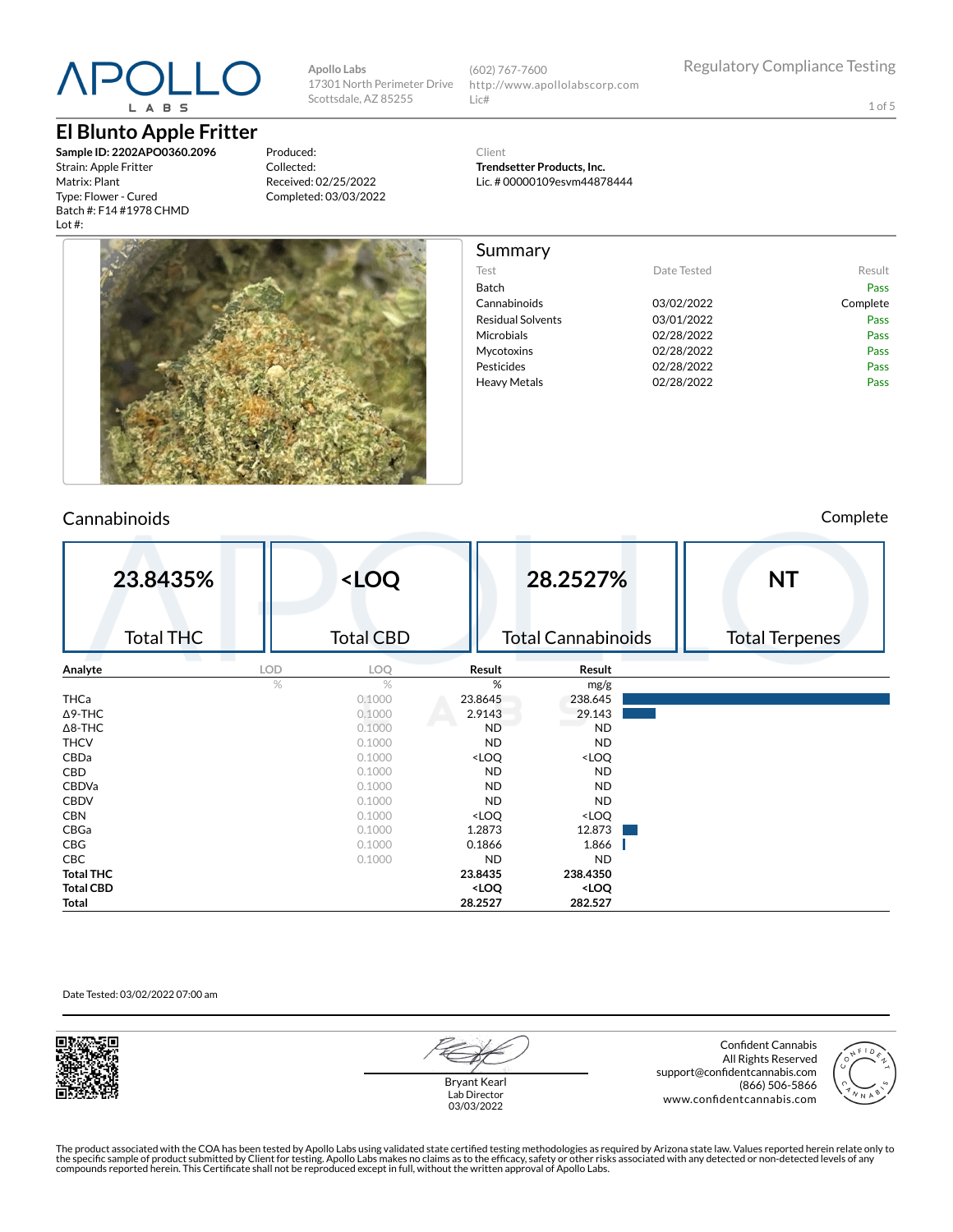# L A B S

#### **El Blunto Apple Fritter**

**Sample ID: 2202APO0360.2096** Strain: Apple Fritter Matrix: Plant Type: Flower - Cured Batch #: F14 #1978 CHMD Lot #:

Produced: Collected: Received: 02/25/2022 Completed: 03/03/2022

**Apollo Labs**

17301 North Perimeter Drive Scottsdale, AZ 85255

#### Client **Trendsetter Products, Inc.**

Lic#

(602) 767-7600

Lic. # 00000109esvm44878444

http://www.apollolabscorp.com

### Pesticides **Passage of the Contract of Contract Contract of Contract Contract Contract Contract Contract Contract Contract Contract Contract Contract Contract Contract Contract Contract Contract Contract Contract Contract**

| Analyte             | LOO    | Limit  | Units      | <b>Status</b> | Analyte                | <b>LOO</b> | Limit      | <b>Units</b> | Status |
|---------------------|--------|--------|------------|---------------|------------------------|------------|------------|--------------|--------|
|                     | PPM    | PPM    | <b>PPM</b> |               |                        | <b>PPM</b> | <b>PPM</b> | <b>PPM</b>   |        |
| Abamectin           | 0.2500 | 0.5000 | <b>ND</b>  | Pass          | Hexythiazox            | 0.5000     | 1.0000     | <b>ND</b>    | Pass   |
| Acephate            | 0.2000 | 0.4000 | <b>ND</b>  | Pass          | Imazalil               | 0.1000     | 0.2000     | <b>ND</b>    | Pass   |
| Acequinocyl         | 1.0000 | 2.0000 | <b>ND</b>  | Pass          | Imidacloprid           | 0.2000     | 0.4000     | <b>ND</b>    | Pass   |
| Acetamiprid         | 0.1000 | 0.2000 | <b>ND</b>  | Pass          | <b>Kresoxim Methyl</b> | 0.2000     | 0.4000     | ND           | Pass   |
| Aldicarb            | 0.2000 | 0.4000 | <b>ND</b>  | Pass          | Malathion              | 0.1000     | 0.2000     | <b>ND</b>    | Pass   |
| Azoxystrobin        | 0.1000 | 0.2000 | <b>ND</b>  | Pass          | Metalaxyl              | 0.1000     | 0.2000     | <b>ND</b>    | Pass   |
| <b>Bifenazate</b>   | 0.1000 | 0.2000 | <b>ND</b>  | Pass          | Methiocarb             | 0.1000     | 0.2000     | ND           | Pass   |
| <b>Bifenthrin</b>   | 0.1000 | 0.2000 | <b>ND</b>  | Pass          | Methomyl               | 0.2000     | 0.4000     | <b>ND</b>    | Pass   |
| <b>Boscalid</b>     | 0.2000 | 0.4000 | <b>ND</b>  | Pass          | Myclobutanil           | 0.1000     | 0.2000     | <b>ND</b>    | Pass   |
| Carbaryl            | 0.1000 | 0.2000 | <b>ND</b>  | Pass          | Naled                  | 0.2500     | 0.5000     | ND           | Pass   |
| Carbofuran          | 0.1000 | 0.2000 | <b>ND</b>  | Pass          | Oxamvl                 | 0.5000     | 1.0000     | <b>ND</b>    | Pass   |
| Chlorantraniliprole | 0.1000 | 0.2000 | <b>ND</b>  | Pass          | Paclobutrazol          | 0.2000     | 0.4000     | <b>ND</b>    | Pass   |
| Chlorfenapyr        | 0.5000 | 1.0000 | <b>ND</b>  | Pass          | Permethrins            | 0.1000     | 0.2000     | <b>ND</b>    | Pass   |
| Chlorpyrifos        | 0.1000 | 0.2000 | <b>ND</b>  | Pass          | Phosmet                | 0.1000     | 0.2000     | <b>ND</b>    | Pass   |
| Clofentezine        | 0.1000 | 0.2000 | <b>ND</b>  | Pass          | Piperonyl Butoxide     | 1.0000     | 2.0000     | ND           | Pass   |
| Cyfluthrin          | 0.5000 | 1.0000 | <b>ND</b>  | Pass          | Prallethrin            | 0.1000     | 0.2000     | <b>ND</b>    | Pass   |
| Cypermethrin        | 0.5000 | 1.0000 | <b>ND</b>  | Pass          | Propiconazole          | 0.2000     | 0.4000     | <b>ND</b>    | Pass   |
| Daminozide          | 0.5000 | 1.0000 | <b>ND</b>  | Pass          | Propoxur               | 0.1000     | 0.2000     | <b>ND</b>    | Pass   |
| Diazinon            | 0.1000 | 0.2000 | <b>ND</b>  | Pass          | Pyrethrins             | 0.5000     | 1.0000     | <b>ND</b>    | Pass   |
| <b>Dichlorvos</b>   | 0.0500 | 0.1000 | <b>ND</b>  | Pass          | Pyridaben              | 0.1000     | 0.2000     | <b>ND</b>    | Pass   |
| Dimethoate          | 0.1000 | 0.2000 | <b>ND</b>  | Pass          | Spinosad               | 0.1000     | 0.2000     | <b>ND</b>    | Pass   |
| Ethoprophos         | 0.1000 | 0.2000 | <b>ND</b>  | Pass          | Spiromesifen           | 0.1000     | 0.2000     | <b>ND</b>    | Pass   |
| Etofenprox          | 0.2000 | 0.4000 | <b>ND</b>  | Pass          | Spirotetramat          | 0.1000     | 0.2000     | <b>ND</b>    | Pass   |
| Etoxazole           | 0.1000 | 0.2000 | <b>ND</b>  | Pass          | Spiroxamine            | 0.2000     | 0.4000     | <b>ND</b>    | Pass   |
| Fenoxycarb          | 0.1000 | 0.2000 | <b>ND</b>  | Pass          | Tebuconazole           | 0.2000     | 0.4000     | <b>ND</b>    | Pass   |
| Fenpyroximate       | 0.2000 | 0.4000 | <b>ND</b>  | Pass          | Thiacloprid            | 0.1000     | 0.2000     | <b>ND</b>    | Pass   |
| Fipronil            | 0.2000 | 0.4000 | <b>ND</b>  | Pass          | Thiamethoxam           | 0.1000     | 0.2000     | <b>ND</b>    | Pass   |
| Flonicamid          | 0.5000 | 1.0000 | <b>ND</b>  | Pass          | Trifloxystrobin        | 0.1000     | 0.2000     | <b>ND</b>    | Pass   |
| Fludioxonil         | 0.2000 | 0.4000 | <b>ND</b>  | Pass          |                        |            |            |              |        |

#### **Herbicides**

| Analyte       | ∽                                         | Limit             | Units     | status |
|---------------|-------------------------------------------|-------------------|-----------|--------|
|               | <b>DDI</b><br>$\mathbf{v}$                | <b>DDN</b><br>'IV | PPN       |        |
| Pendimethalin | $\sim$<br>$\cap$ $\cap$ $\cdot$<br>U.UJUU | 0.1000            | <b>ND</b> | Pass   |

Date Tested: 02/28/2022 07:00 am



Bryant Kearl Lab Director 03/03/2022

Confident Cannabis All Rights Reserved support@confidentcannabis.com (866) 506-5866 www.confidentcannabis.com



The product associated with the COA has been tested by Apollo Labs using validated state certified testing methodologies as required by Arizona state law. Values reported herein relate only to<br>the specific sample of produc

2 of 5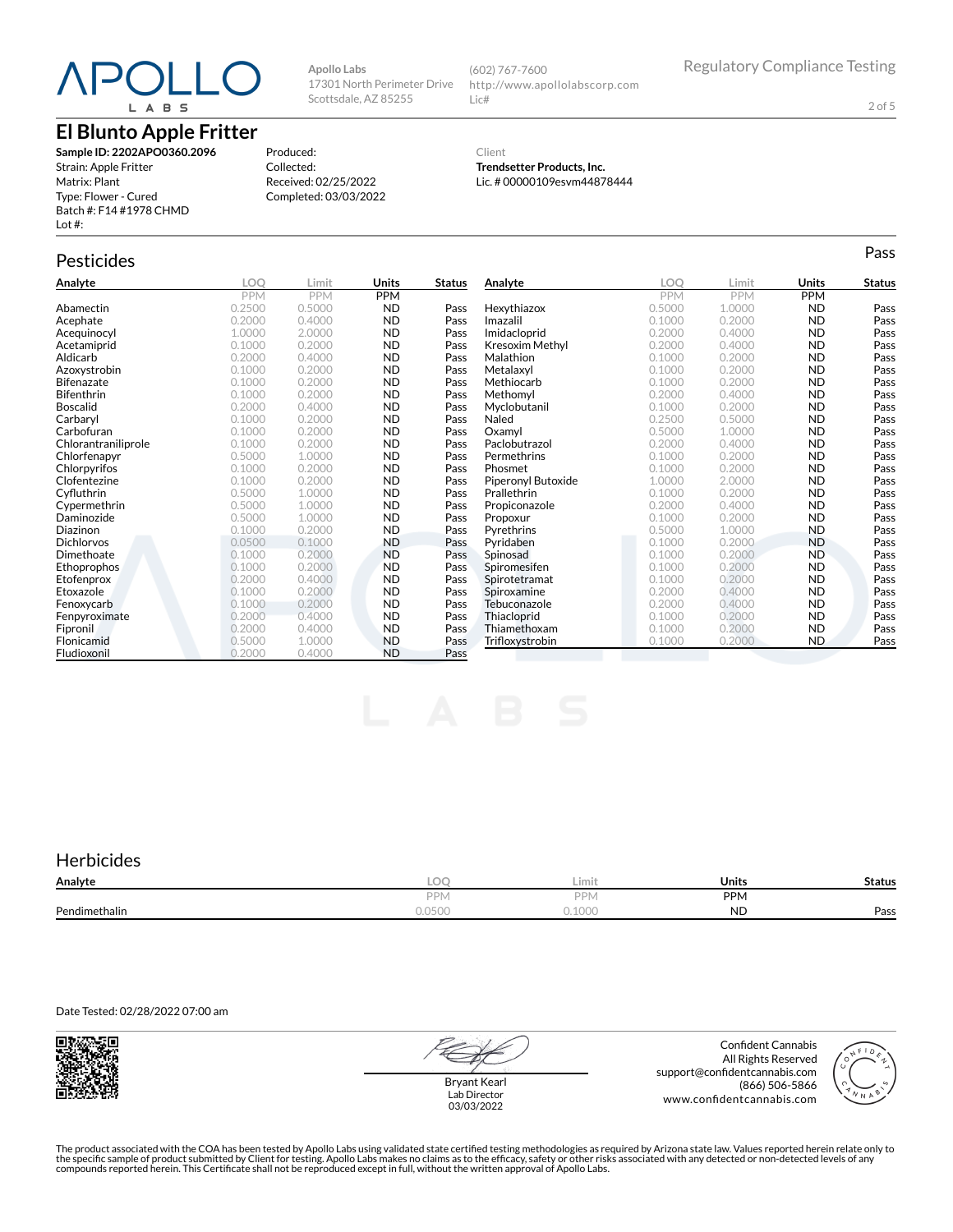# L A B S

#### **El Blunto Apple Fritter**

**Sample ID: 2202APO0360.2096** Strain: Apple Fritter Matrix: Plant Type: Flower - Cured Batch #: F14 #1978 CHMD Lot #:

#### Produced: Collected: Received: 02/25/2022

Completed: 03/03/2022

**Apollo Labs**

17301 North Perimeter Drive Scottsdale, AZ 85255

#### Client **Trendsetter Products, Inc.**

(602) 767-7600

Lic#

|        | http://www.apollolabscorp.com |  |
|--------|-------------------------------|--|
| $\Box$ |                               |  |

3 of 5

Regulatory Compliance Testing

### Lic. # 00000109esvm44878444

| Batch #: F14 #1978 CHMD<br>Lot $#$ : |      |
|--------------------------------------|------|
| Microbials                           | Pass |

| Analyte               |                             | ∟imit                       | Result    | <b>Status</b> |  |
|-----------------------|-----------------------------|-----------------------------|-----------|---------------|--|
| Salmonella SPP        | Detected/Not Detected in 1g | <b>ND</b>                   | Pass      |               |  |
| Aspergillus flavus    |                             | Detected/Not Detected in 1g |           |               |  |
| Aspergillus fumigatus | Detected/Not Detected in 1g | <b>ND</b>                   | Pass      |               |  |
| Aspergillus niger     | Detected/Not Detected in 1g | <b>ND</b>                   | Pass      |               |  |
| Aspergillus terreus   | Detected/Not Detected in 1g |                             | <b>ND</b> | Pass          |  |
| Analyte               | LOQ                         | Limit                       | Result    | <b>Status</b> |  |
|                       | CFU/g                       | CFU/g                       | CFU/g     |               |  |
| E. Coli               | 100.0                       | 100.0                       | <b>ND</b> | Pass          |  |

Date Tested: 02/28/2022 12:00 am

#### Mycotoxins **Pass**

| Analyte                 | <b>LOD</b> | °O∟        | Limit      | <b>Units</b> | <b>Status</b> |
|-------------------------|------------|------------|------------|--------------|---------------|
|                         | $\mu$ g/kg | $\mu$ g/kg | $\mu$ g/kg | µg/kg        |               |
| <b>B1</b>               |            | 10         | ŽŪ         | <b>ND</b>    | Pass          |
| <b>B2</b>               |            | 10         |            | <b>ND</b>    | Pass          |
| G1                      |            | 10         | Λ.         | <b>ND</b>    | Pass          |
| G2                      |            | 10         |            | ND           | Pass          |
| <b>Total Aflatoxins</b> |            | 10         | ΖU         | <b>ND</b>    | Pass          |
| Ochratoxin A            |            | 10         | 20         | <b>ND</b>    | Pass          |

#### Date Tested: 02/28/2022 07:00 am

| <b>Heavy Metals</b> |           |           |           |              | Pass          |
|---------------------|-----------|-----------|-----------|--------------|---------------|
| Analyte             | LOD       | LOO       | Limit     | <b>Units</b> | <b>Status</b> |
|                     | $\mu$ g/g | $\mu$ g/g | $\mu$ g/g | $\mu$ g/g    |               |
| Arsenic             | 0.066     | 0.133     | 0.4       | <b>ND</b>    | Pass          |
| Cadmium             | 0.066     | 0.133     | 0.4       | <b>ND</b>    | Pass          |
| Lead                | 0.166     | 0.333     |           | <b>ND</b>    | Pass          |
| Mercury             | 0.2       | 0.4       | 1.2       | <b>ND</b>    | Pass          |

Date Tested: 02/28/2022 12:00 am



Bryant Kearl Lab Director 03/03/2022

Confident Cannabis All Rights Reserved support@confidentcannabis.com (866) 506-5866 www.confidentcannabis.com



The product associated with the COA has been tested by Apollo Labs using validated state certified testing methodologies as required by Arizona state law. Values reported herein relate only to<br>the specific sample of produc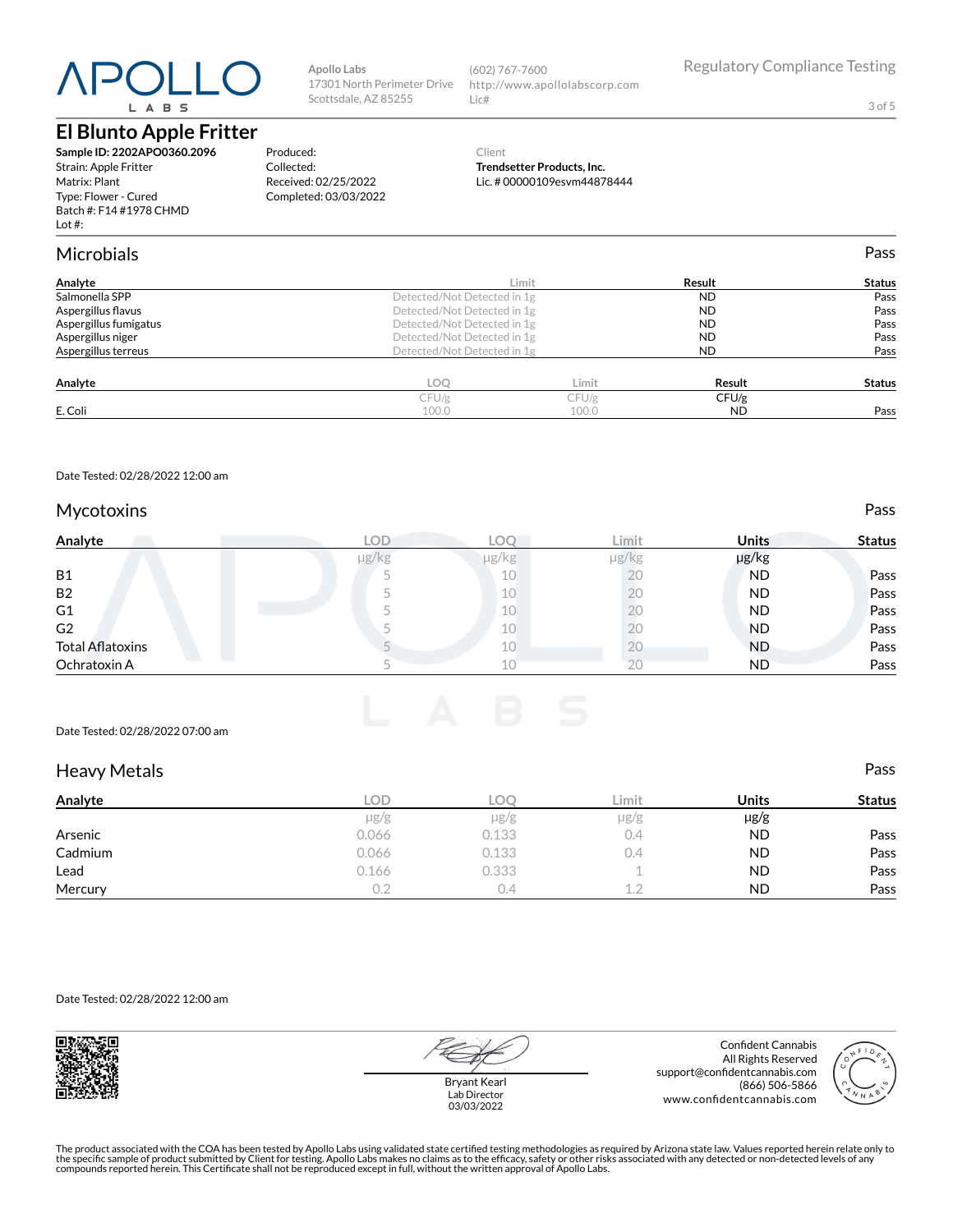# L A B S

#### **El Blunto Apple Fritter**

**Sample ID: 2202APO0360.2096** Strain: Apple Fritter Matrix: Plant Type: Flower - Cured Batch #: F14 #1978 CHMD Lot #:

Produced: Collected: Received: 02/25/2022 Completed: 03/03/2022

**Apollo Labs**

17301 North Perimeter Drive Scottsdale, AZ 85255

> Client **Trendsetter Products, Inc.**

http://www.apollolabscorp.com

(602) 767-7600

Lic#

Lic. # 00000109esvm44878444

Residual Solvents

| Analyte                 | <b>LOD</b> | LOQ       | Limit     | Mass      | <b>Status</b> |
|-------------------------|------------|-----------|-----------|-----------|---------------|
|                         | $\mu$ g/g  | $\mu$ g/g | $\mu$ g/g | $\mu$ g/g | Pass          |
| Acetone                 | 190.5      | 381       | 1000      | <b>ND</b> | Pass          |
| Acetonitrile            | 77         | 154       | 410       | <b>ND</b> | Pass          |
| Benzene                 | 0.5        | 1         | 2         | <b>ND</b> | Pass          |
| <b>Butanes</b>          |            | 1914      | 5000      | <b>ND</b> | Pass          |
| Chloroform              | 12         | 24        | 60        | <b>ND</b> | Pass          |
| Dichloromethane         | 115.5      | 231       | 600       | <b>ND</b> | Pass          |
| Ethanol                 | 955        | 1910      | 5000      | ND        | Pass          |
| Ethyl-Acetate           | 953.5      | 1907      | 5000      | <b>ND</b> | Pass          |
| Ethyl-Ether             | 950.5      | 1901      | 5000      | <b>ND</b> | Pass          |
| n-Heptane               | 946        | 1892      | 5000      | <b>ND</b> | Pass          |
| Hexanes                 |            | 115       | 290       | <b>ND</b> | Pass          |
| Isopropanol             | 957.5      | 1915      | 5000      | <b>ND</b> | Pass          |
| Isopropyl-Acetate       | 954        | 1908      | 5000      | <b>ND</b> | Pass          |
| Methanol                | 570.5      | 1141      | 3000      | <b>ND</b> | Pass          |
| Pentane                 |            | 1923      | 5000      | ND.       | Pass          |
| Propane                 | 953.5      | 1907      | 5000      | <b>ND</b> | Pass          |
| Toluene                 | 171.5      | 343       | 890       | <b>ND</b> | Pass          |
| Xylenes + Ethyl Benzene |            | 841       | 2170      | <b>ND</b> | Pass          |

Date Tested: 03/01/2022 07:00 am



Bryant Kearl Lab Director 03/03/2022

Confident Cannabis All Rights Reserved support@confidentcannabis.com (866) 506-5866 www.confidentcannabis.com



Regulatory Compliance Testing

4 of 5

The product associated with the COA has been tested by Apollo Labs using validated state certified testing methodologies as required by Arizona state law. Values reported herein relate only to<br>the specific sample of produc